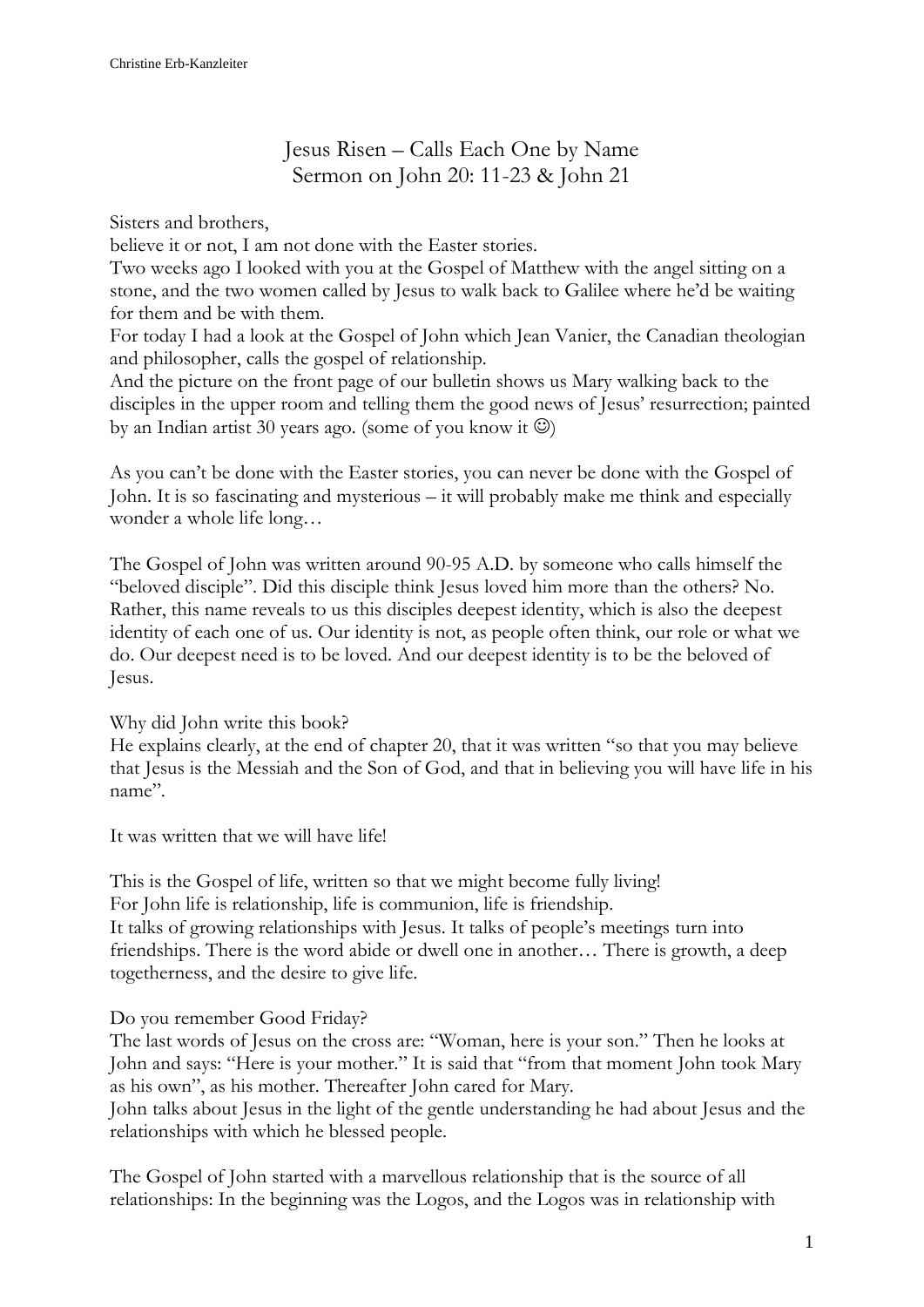God, and the Logos was God. Now in the chapters 20 & 21 it finishes with another beautiful relationship.

On this day, close to the tomb where the body of Jesus had been laid, we find Mary of Magdala, her heart filled with grief. She is a woman who has suffered a broken relationship. She was alone, afraid and depressed because her beloved friend was dead – killed under traumatizing circumstances. Her heart is profoundly broken. On this first day of the week, Mary comes to the tomb because she wants to anoint the body of the one she has loved so much.

But when she arrives, she discovers that the huge stone that had covered the tomb has been moved. Jesus' body is not there! Someone has stolen the body of her beloved friend! So, she runs to the disciples and tells them: "Someone has stolen the body of my lord!" Peter and the beloved disciple come running, and they see that the tomb is empty. They depart, leaving Mary alone and in tears.

She looks into the tomb one more time. She sees two angels, one at the head of the place where Jesus had lain, and the other at the foot. They ask her: "Why are you crying?" She is so blinded by her tears, her grief and her despair that she does not ask herself what the two angels are doing there.

In her sorrow, Mary is unable to recognize the signs of God. She is blinded by her sadness.

…can't see the signs of God calling her to come out of the grief and live.

Finally she turns round, and what does she see?

She sees a man, whom she takes to be the gardener. It is in fact Jesus, but she doesn't recognize him.

He says, "Woman, why are you crying? Who are you looking for?"

Mary replies: "If it is you who has taken the body of my lord, tell me where you have put him, so that I may go and find him and take him away."

"Mary!"

Jesus calls Mary by name – tenderly, with the tone of a lover.

Jesus is not just saying "Hello!"

No, he says her name, and he says it with love and gentleness.

I imagine a smile and a glow on his face…

And Mary! She is obviously thrilled to see Jesus. To see him alive. And Jesus must have been full of joy seeing Mary too. Mary throws herself at his feet. "Rabboni!" she cries. "Master! My love!" What a bizarre moment in a relationship!

When Jesus called Mary by name, they both knew the tradition of the old words of Isaiah "Be not afraid. I have redeemed you. I have called you by your name, and you are mine. So in a way, Jesus is now saying: "I will always be with you, Mary. Always!"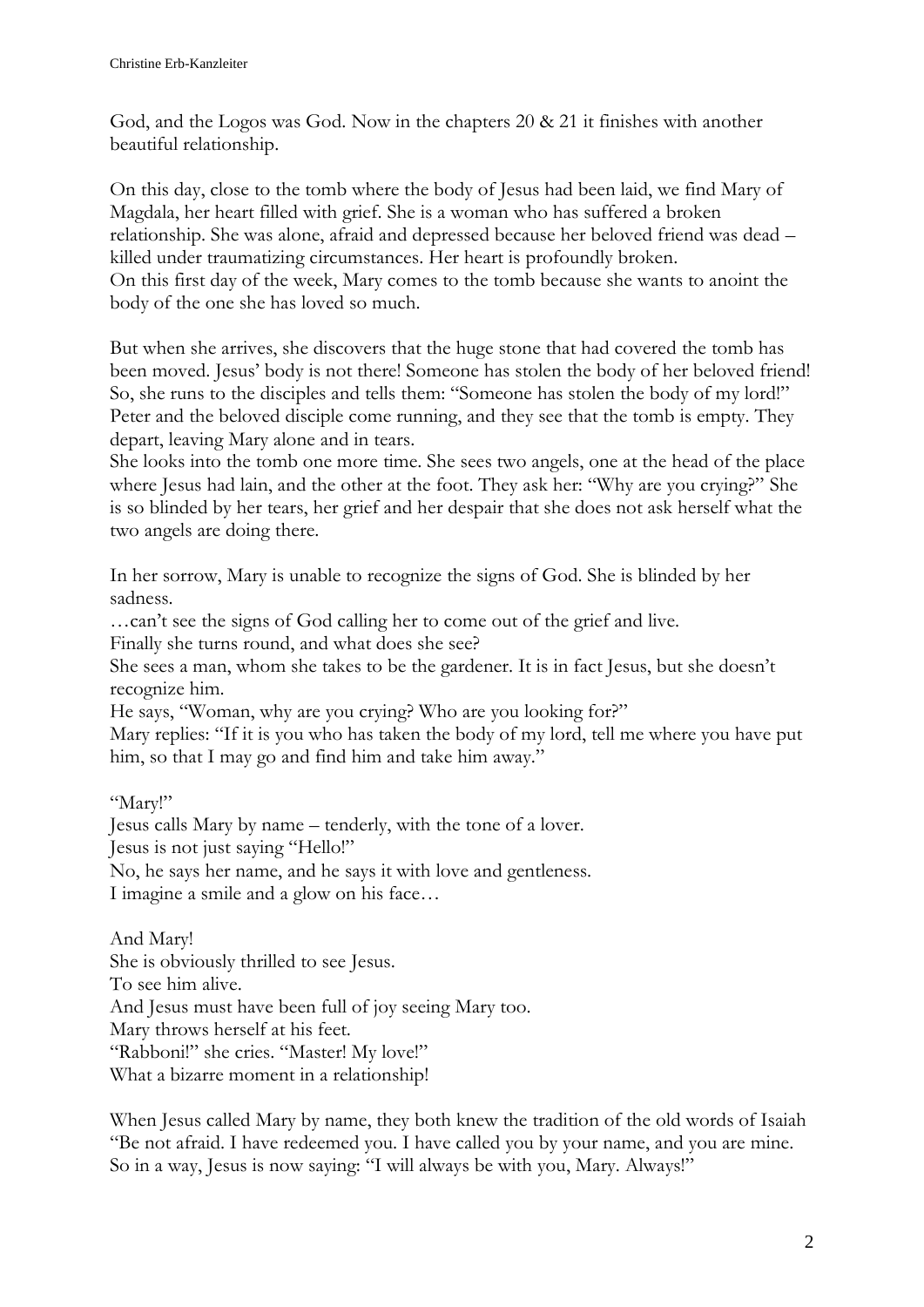Mary understandably wants to hug him, hold him, feel him.

But here Jesus says, "Do not hold onto me. I have not yet gone to the father. Go to the brothers. Tell them I will go up to my father and your father, to my God and your God." Then he sends her off.

It must have been difficult for her to be sent off to the brothers who had not been very friendly to her who – as we see in the reading – do not believe her.

But she goes back into the real world with all its beauty and its pain.

She goes out and shares the story of Jesus' resurrection with her friends and with the world.

We can imagine her preaching and sharing her hope.

And inspired by her we can do the same.

But back to our Gospel texts.

Evening comes and Jesus stands among his disciples in the upper room. They are inside, with the doors closed, and he comes into their midst. They are grieving and afraid of the Jewish authorities.

"Peace to you," Jesus says, showing them his hands and his side. "It is really I. Peace to you."

When Jesus said "Peace", it was probably a little like when he looked at Mary and said her name.

Each one of them must have felt reunited with Jesus, with his presence, with his words: "I love you. I live a covenant with you. I will always be with you." And they can feel that the relationship goes on…

Jesus' mission was to announce the good news to the poor, the deliverance of captives, the restoration of sight to the blind, and the liberation of the oppressed. He came to save all those who are downtrodden and unable to live life fully. And now he sends his disciples to do the same.

They know they cannot do it alone. They know that alone they would not have the strength. They need the power of the Holy Spirit.

So, Jesus breathes on each one saying, "Receive the Holy Spirit."

There is something extraordinarily beautiful here. Jesus is kind of telling each of them, "You will not be able to do this alone. If you think you can, there is the risk that you will become caught up in yourself and in thinking you are someone special."

We are not someone special; our deepest identity is to be friends of Jesus.

He sends us to enter into relationship with the poor and the oppressed.

We, the friends of Jesus, will discover that Jesus is hidden in the poor, and that Jesus will change us through our relationship with them. That is why we all need to be strengthened by the Holy Spirit, by a force that will enable us to break down walls of self-protection and fear… Jesus wants to liberate us from fear, in giving us new resources through his spirit.

Then Jesus calls the disciples to be signs of forgiveness.

The unique role of Jesus' disciples is to forgive!

But forgiveness is not some great and glorious thing to do. It is to enter into relationship with the last and the least and raise those by saying: "You are you, and you are important!"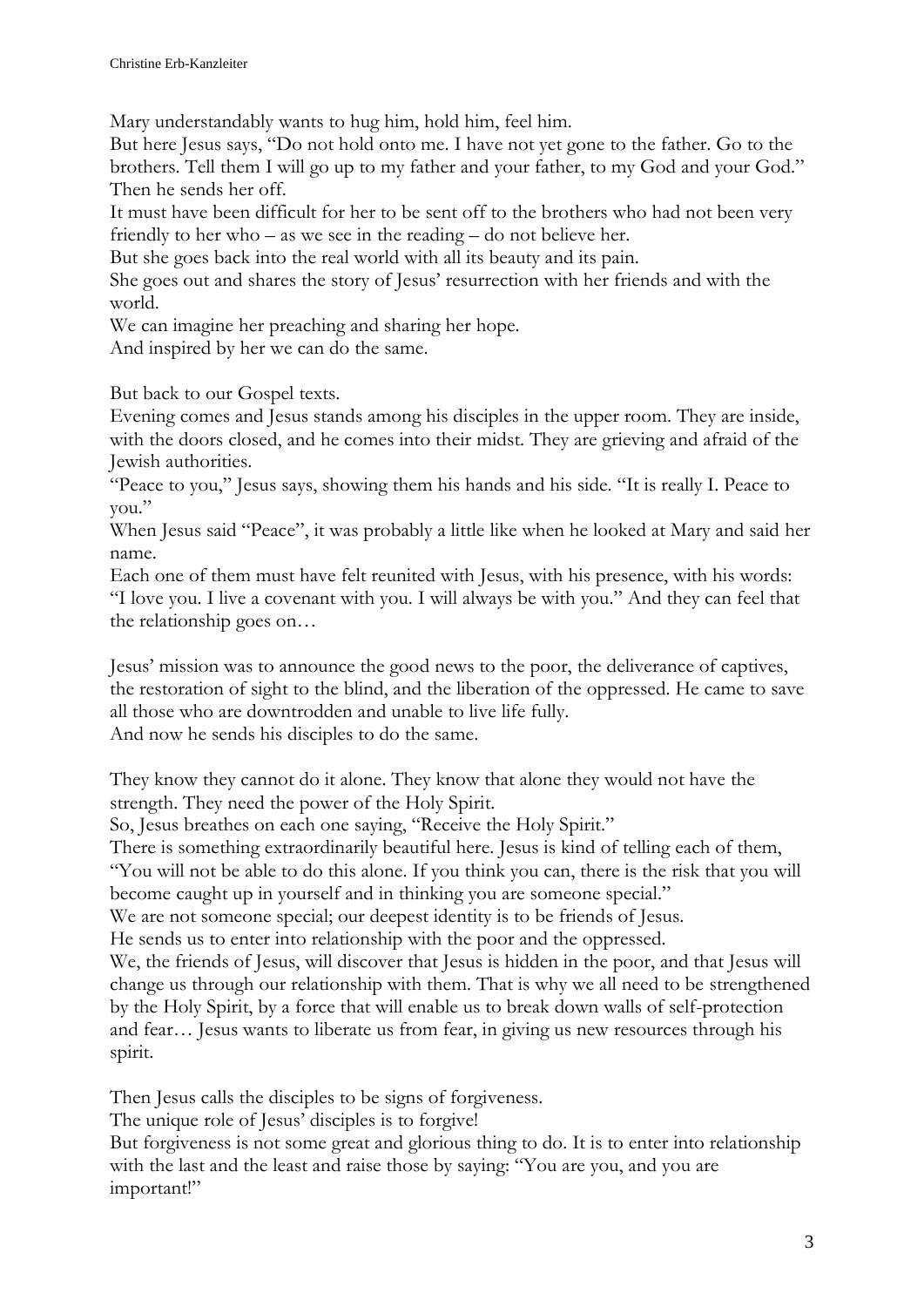It becomes clear that if others accept this love, their sins are forgiven, and we are in communion; there is relationship. And the love and grace we need for these relationships is not our own little love but it will be given to us by God.

Jesus' message is: "Be compassionate as your God is compassionate. Do not judge, and you will not be judged. Do not condemn, and you will not be condemned. Forgive, and you will be forgiven."

This forgiveness comes through relationship: because we love and welcome the love of others.

A few days later, the risen Jesus is standing on the shores of Lake Galilee. The disciples under the lead of Peter had taken their little boat in the night and had gone out fishing. They had worked all night, without catching anything. Now, at dawn, they see a man standing on the shore. And the man calls out: "Hey children, did you catch anything?" "No," they call back.

"Cast the nets on the other side."

So the disciples cast their nets on the other side of the boat, and immediately the nets filled with many fish.

The beloved disciple recognizes Jesus right away. He cries "It is the Lord!"

So Peter throws himself into the water, rushing to be with Jesus.

Jesus has prepared a small fire on the beach, with some fish and some bread. Jesus says simply and with care and tenderness, because he loves these men: "Come, have some breakfast."

Just imagine the smell of the grilled fish. Delicious. Mouth-watering after a night out fishing. A small everyday gesture: a fire, the warm fish, the fresh bread! They eat their breakfast, happy to be with Jesus.

Then Jesus takes Peter aside.

It is a serious moment. Even grave.

"Simon, son of John: Do you love me more than these others?

"You know everything, Lord. You now that I love you!"

"Feed my lambs."

Then Jesus asks again: Simon, son of John: Do you love me?"

"You know everything, Lord. You know that I love you!"

"Tend my sheep."

A third time Jesus asks, "Simon, son of John: Do you love me?"

"You know everything, Lord. You know that I love you!"

"Feed my sheep."

Peter had denied Jesus three times. Now he says three times, "You know that I love you!" Not only is Peter forgiven. He is confirmed in his role as the rock, the leader…

After that Jesus says to Peter, "When you were young, you put on your own belt, and you went where you wanted. When you grow old, someone else will put on your belt, and will lead you where you do not want to go. Follow me!"

The Gospel of John, says Jean Vanier, leads us to "dwell in Jesus", to become his beloved friends. The last word of Jesus in this gospel is that the message of John will remain, or dwell, until the end of the time, when Jesus returns.